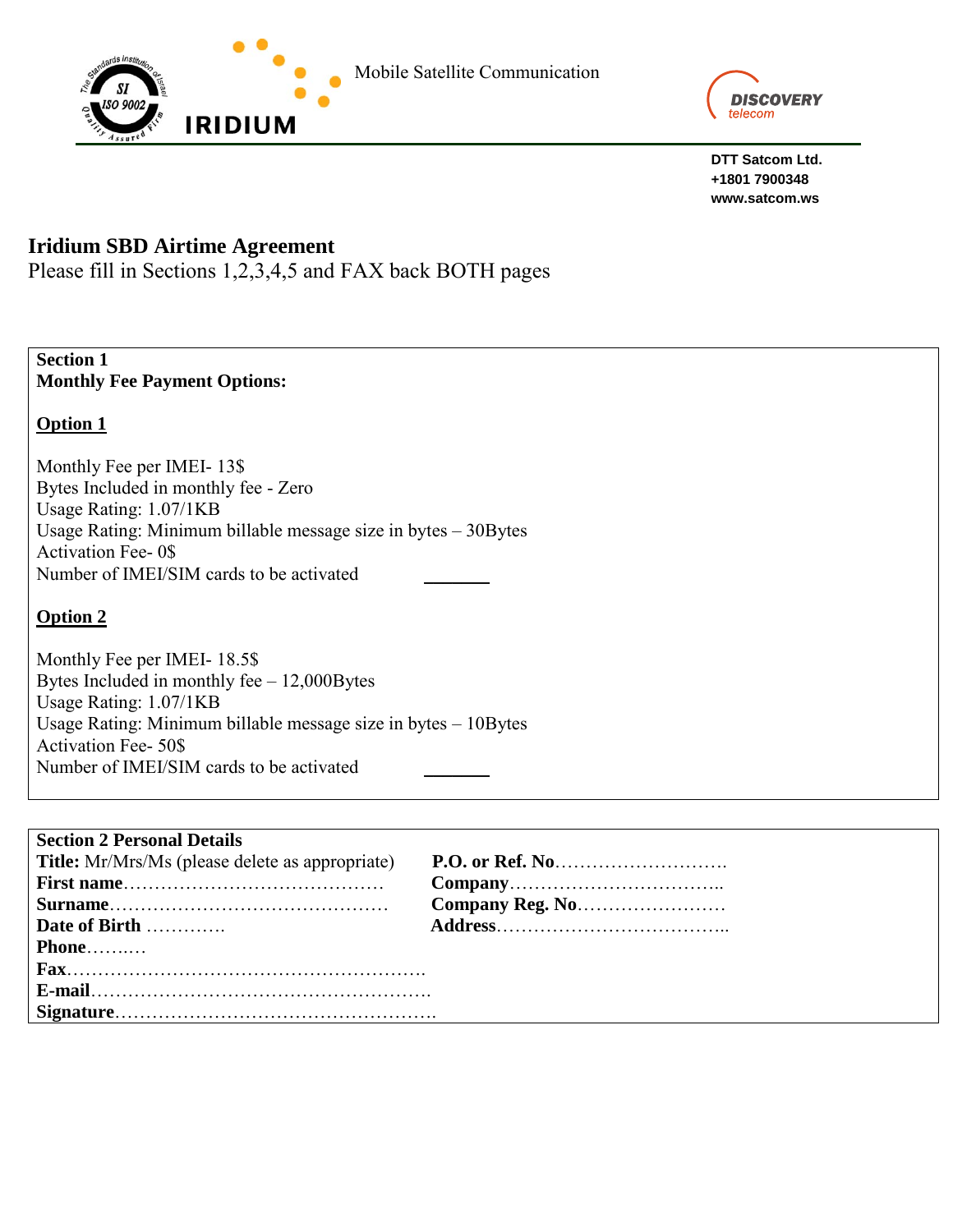| <b>Section 3: Payment By Credit Card</b> (if not completed payment will be made via                                                                                               |  |
|-----------------------------------------------------------------------------------------------------------------------------------------------------------------------------------|--|
| I authorize DTT Satcom to debit my credit card each month for the total cost of my airtime bill.                                                                                  |  |
| Credit Card Type:Expiry Date Name of Card Holder                                                                                                                                  |  |
|                                                                                                                                                                                   |  |
|                                                                                                                                                                                   |  |
| <b>Section 4</b><br>Payment of invoices may be made in either NIS or US Dollars- please check as app. US\$____ NIS______<br>(Note: we assume \$ if not completed)                 |  |
| If more than one Airtime Connection on this account exists, DTT Satcom will group the associated individual invoices<br>together. Should you not wish this to happen please check |  |
| <b>SECTION 5</b> (to be filled after the iridium phone and SIM card are delivered)                                                                                                |  |
|                                                                                                                                                                                   |  |

**IMEI No. \_\_\_\_\_\_**………………………………………The IMEI No can be found under the battery cover of your iridium phone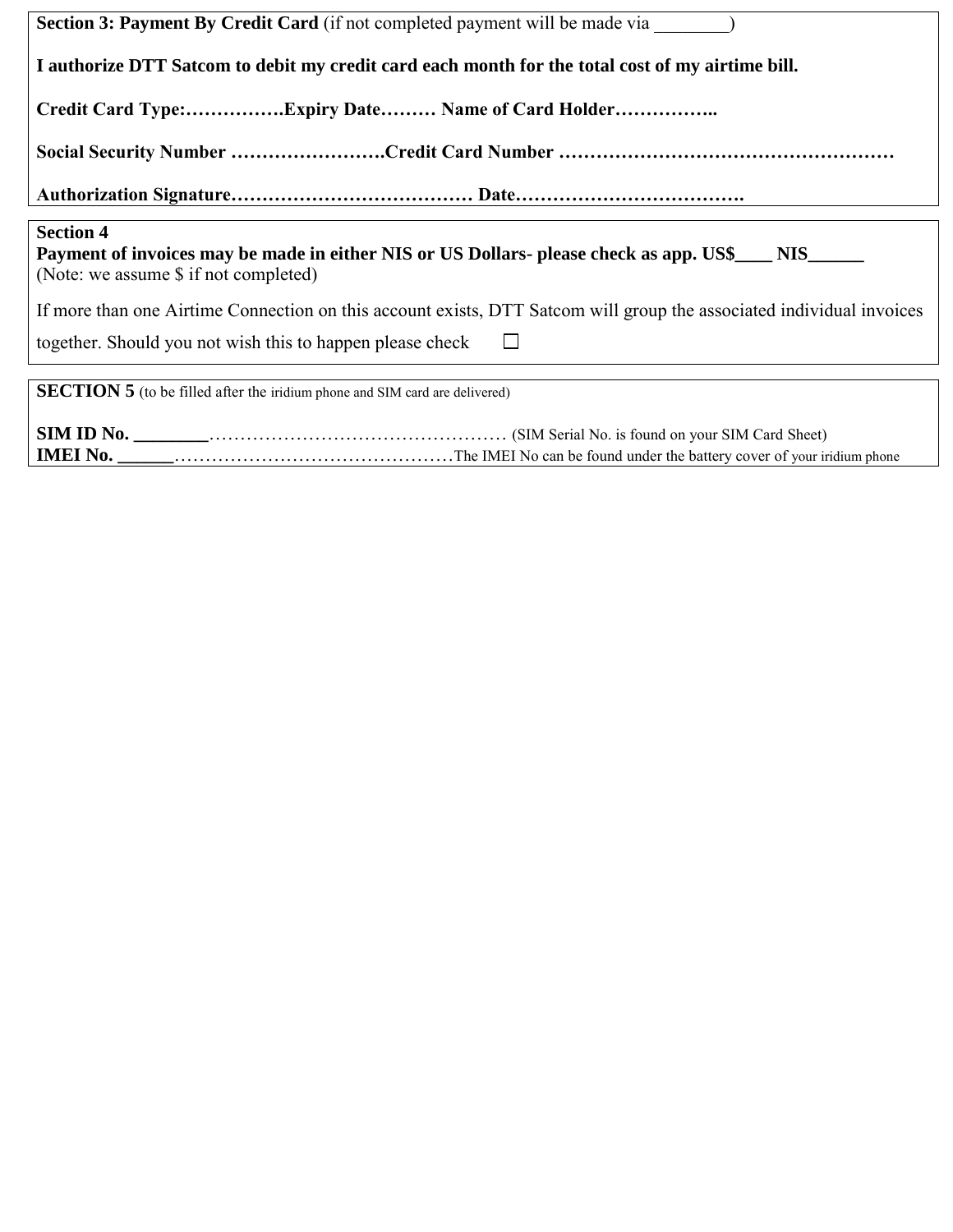# **Iridium Monthly Account Terms and Conditions**

# **1. Payment and Charges**

Call charges as agreed will be invoiced monthly with payment being due thirty (30) days after the end of the month in which an invoice was issued. Overdue accounts will be charged interest at 2% per month. Charges will be calculated as per the tariff schedule annexed to this contract. It is the client's responsibility to read and understand the charges. Payments must be made by Bank Transfer or Credit Card.

# **2. Non-Payment/ Fraudulent Use**

In the event of fraudulent use or non-payment DTT Satcom will suspend service. Thereafter the SIM Card will only be useable after all outstanding charges as per the agreement have been met in full. DTT Satcom reserve the right to suspend the service at any time, upon the discovery of either of the above two breaches.

## **3. Lifting of Suspension**

At DTT Satcom discretion, the SIM may be unsuspended. DTT Satcom reserves the right to make a charge of US \$ payable to DTT Satcom prior to this service taking place.

## **4. Unauthorized Use**

4.1 It is the client's responsibility to ensure appropriate safeguards are taken so that any unauthorized use is not allowed. If the unit is stolen the customer shall advise DTT Satcom immediately in writing and DTT Satcom will deactivate or suspend the SIM card and blacklist the terminal. All calls made from the SIM Card will be chargeable howsoever caused until deactivated. 4.2. Re-activation following de-activation has a US \$ service charge payable prior to reactivation taking place.

## **5. Monthly Subscription**

Monthly subscription will be charged as per agreement irrespective of use of the terminal and will continue in the event of any suspension of service or deactivation, howsoever caused.

#### **6. Duration**

This agreement runs for 12(twelve) months from the date of inception and is binding for that period (the "Initial Period")

# **7. Renewal**

At the end of the Initial Period, this Agreement shall remain in full force and effect for successive periods of one year (renewal periods). Either the customer or supplier may terminate this Agreement at any time after the end of the Initial Period by giving written notice at least 30 days. To terminate the contract at the end of the Initial Period, 30 days notice is required prior to the end of the initial period.

#### **8. Transfer of Service**

In the event that DTT Satcom withdraws from Iridium operations then DTT Satcom has the right to transfer or assign this Contract for services to another Iridium Service Provider. The intent is to provide uninterrupted services.

#### **9. Disclaimer**

9.1 ALL EXPRESS WARRANTIES, REPRESENTATIONS, CONDITIONS OF ANY KIND OR OTHER TERMS IMPLIED BY STATUTE OR COMMON LAW WITH RESPECT TO THE SERVICES OR THE INFORMATION, CONTENT, MATERIALS OR PRODUCTS TRANSMITTED BY IT ARE HEREBY EXPRESSLY EXCLUDED TO THE FULLEST EXTENT PERMITTED BY LAW.